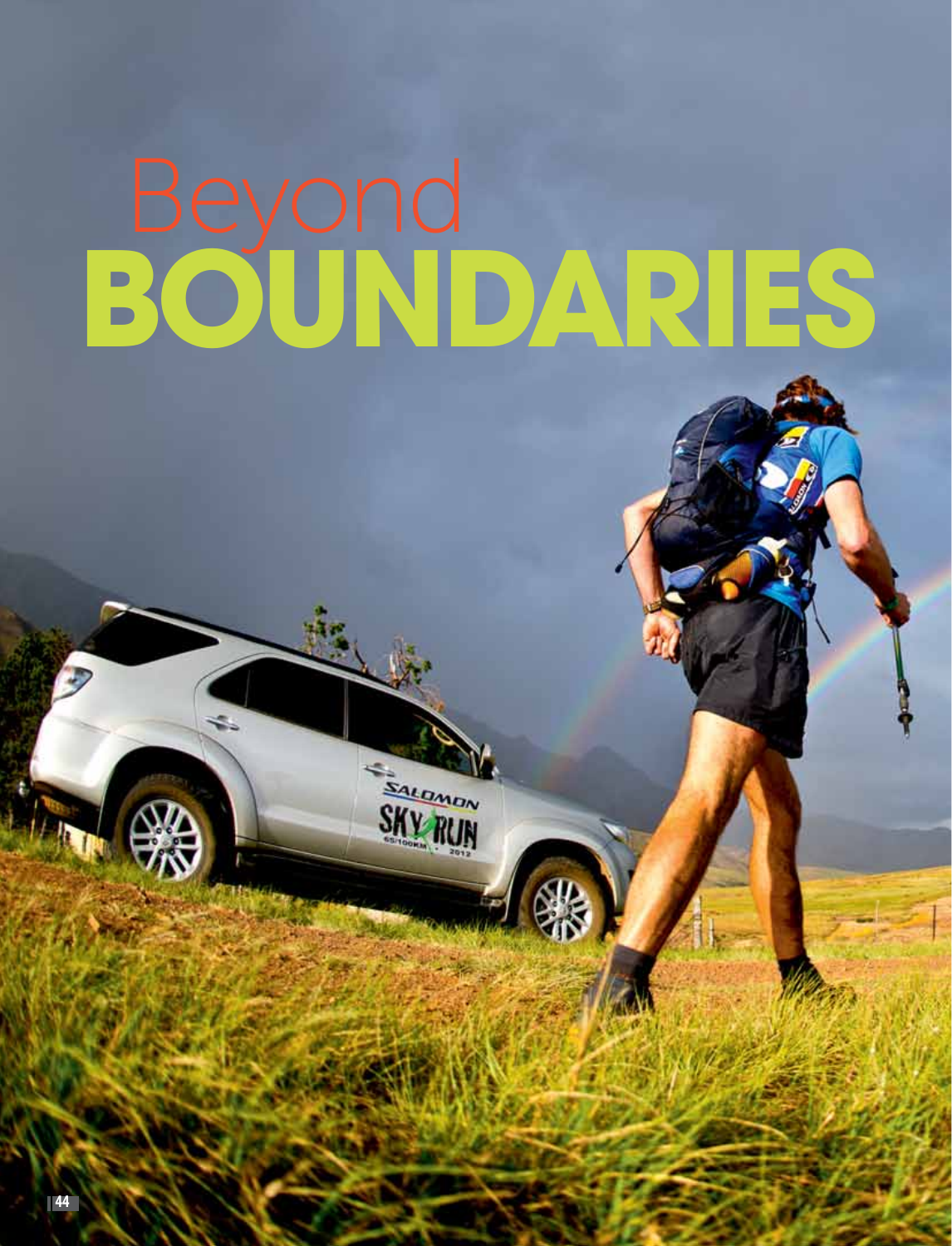

Perseverance, determination, good old-fashioned guts… these are standard mental attributes needed to compete in (and complete) endurance sports events. To make it home on the Salomon Skyrun though, you need to be endowed with something more, writes **JAZZ KUSCHKE.**

#### **The Salomon Skyrun is an ultra-**

distance, high-altitude endurance run over an unmarked 100-odd-kilometre route through the highlands of the northern Eastern Cape. Athletes have to pass through nine checkpoints on their foot journey from Lady Grey, along the remote Herschel/Lesotho border fence to the finish at Wartrail Country Club. They need to be totally self-sufficient, navigate by map, compass and GPS unit. Most take more than 27 hours to complete the race.

The mountain elements are unpredictable at best and lethal at worst; the variables are many; the prize money is negligible (that's if you win). When these athletes go back to their daily lives after the race, there's really no way for them to make others understand just quite what they've achieved. Why then, would they put themselves through it? And, what makes for a good Skyrunner?

**LEFT: Runners have to carry their own food and water (at least three litres) as well as compulsory gear, including foul-weather clothing, a whistle, compass, space blanket, charged cellphone and headlight.**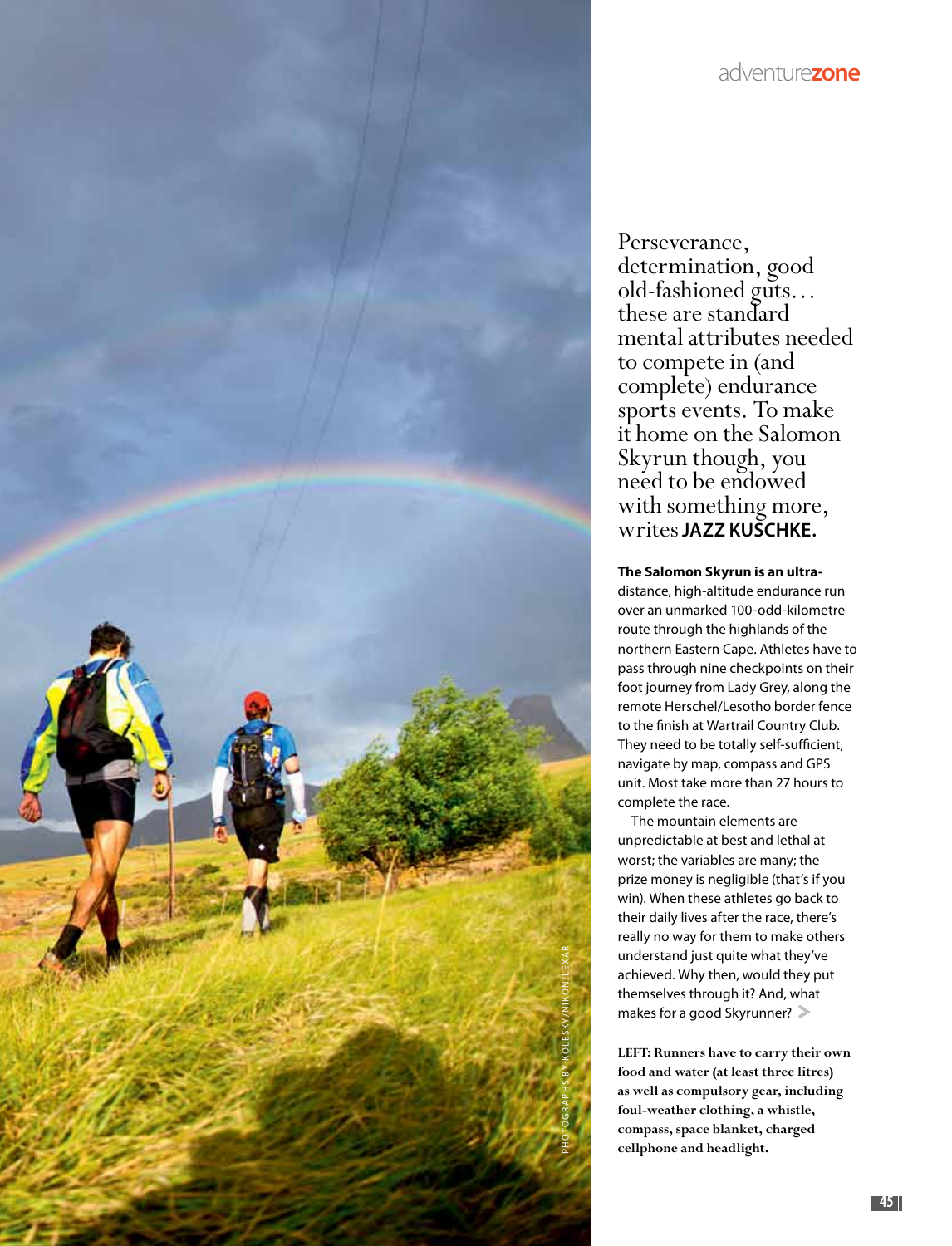

**ABOVE: The race starts at 4 am in front of the Country View Inn in Lady Grey.**

#### Know thyself

"I had a full-on fight with myself coming down Balloch Wall (the most iconic obstacle in the race)," explains Matthew de Haast of his 2011 Skyrun experience. "It was a total little temper tantrum; I actually sat down and shouted at myself. Then I got up, put some music on my iPod and just pushed on."

He ran most of the race among the top 10 before a midnight navigational error sent him way off-course, seeing him eventually trudge into Wartrail in 18th place.

Matthew didn't run in the 2012 event at the beginning of November because of injury, but while his 2011 top-20 feat was phenomenal – he's asthmatic and was only 20 at the time – his tale of practical self-motivation and pushing through to the end is far from extraordinary.

"In order to finish Skyrun, runners need to overcome so many personal

perceptions and boundaries," remarks Race Director Adrian Saffy. This isn't some marketing spiel. Adrian is the sweeper on the race (he brings home the last group) and has lost count of how many he's completed (he knows the number is in double figures). During the last event, he spent 32 hours and 20 minutes on the course.

# Runners need to overcome so many personal perceptions and boundaries

"You have to draw on character and mental strength much more than physical fitness and ability. Where this becomes most clear," he says, quickly qualifying that he's not knocking any other sport or event, "is with road runners. We've had super-fit roadies, sub-seven-hour Comrades athletes,

tackle Skyrun and fail. Their minds are conditioned towards a seven or eight-hour effort and now they're suffering for 20-odd. Physically, they're fitter than most of the field, but their minds aren't tuned to the gravity of the task ahead."

#### Goals within a goal

"Trail running can be very frustrating," agrees Ryan Sandes, the 2012 Salomon Skyrun champion and arguably South Africa's most successful trail-runner.

"In an event like Skyrun, it can take two hours to run 10 kilometres. You can easily convince yourself that it should only have been 50 minutes. It starts to play on your mind."

Ryan, who has won high-profile races all over the world including the well-known Leadville 100-miler in the United States, used a fairly simple strategy to overcome this and smash the Skyrun record by more than two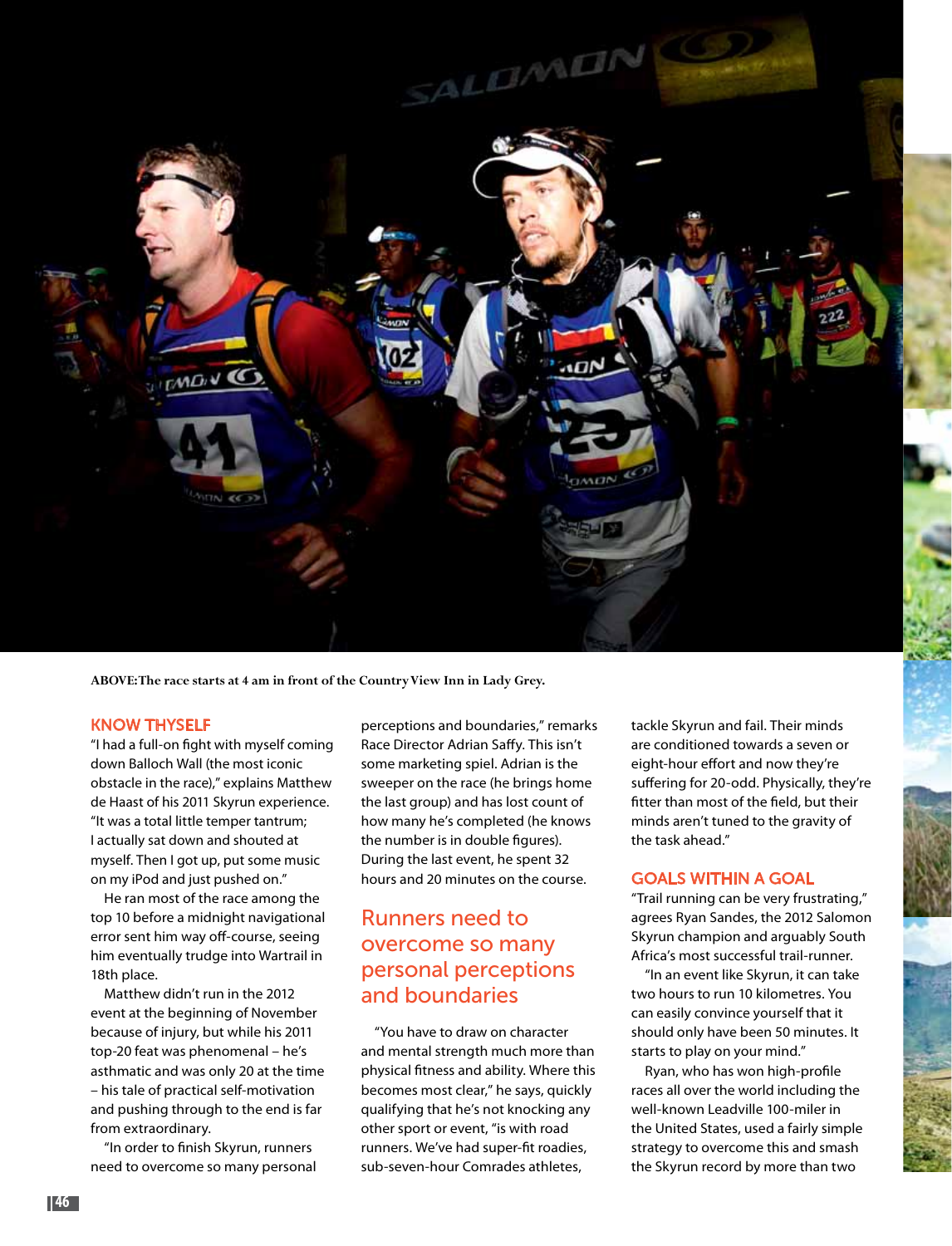

**8**

# adventure**zone**

**1. Runners often stick together in groups for company and navigation purposes, but it is very easy to get isolated and then it's a long, hard slog alone. / 2 . The route is unmarked, but navigation equipment such as a GPS device, is compulsory. Of course you have to know how to operate it. / 3. Managing blisters and chafe is almost as important to ultra trail runners as proper nutrition and hydration. Almost. / 4. Eventual winner Ryan Sandes at the halfway mark at Balloch Caves. Girlfriend Vanessa Haywood has supported Ryan at many of his international events and knows the change-over and restock drill. / 5. Many of the back-markers view the race more as a high-speed hike than a trail run. There are cut-off times, however, so you have to carefully manage your pace. / 6. Ryan Sandes showing the form that took him to a record time of 12:36, some two hours faster than the previous time.** 

**/ 7. The imposing Balloch Wall is end-point of the Skyrun Lite and arguably the toughest obstacle for the runners attempting the Skyrun. / 8. The 2012 event saw radical weather changes, from intense heat, to sleet and thunderstorms.**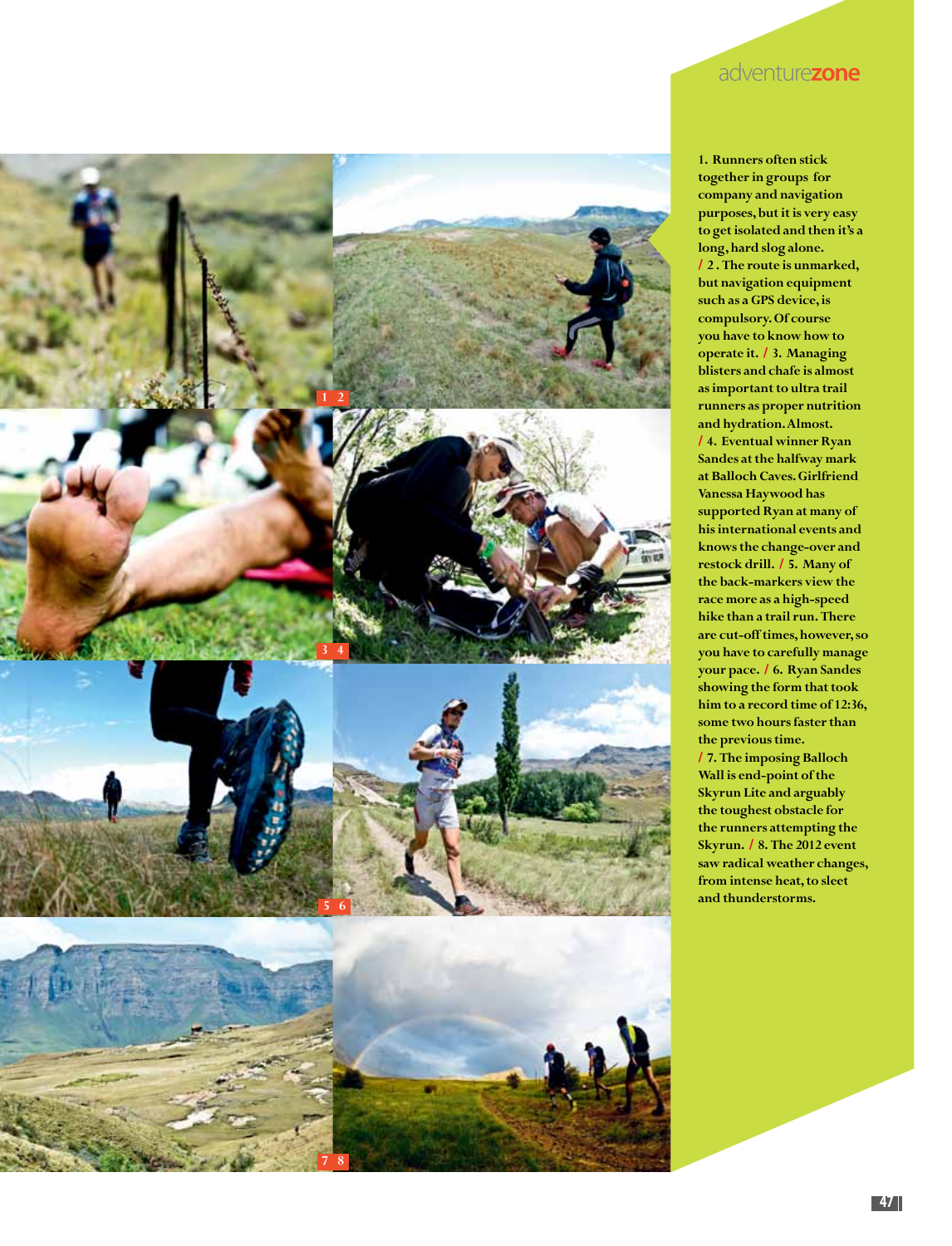# adventure**zone**

hours in the 2012 event to win in 12 hours and 36 minutes.

"I set mini goals; I focused on getting from one checkpoint to the next," he says. "For me, the first big Skyrun goal was to get to Balloch Caves (at 65 kilometres, more or less seen as the halfway point) and from there focus on getting to the finish. Where things got really bad, I broke it down into kilometres and just went one by one."

And things can go really bad very often in an event as long as the Skyrun. Ryan speaks of the proverbial lows athletes endure in these types of events with the knowing, faraway eyes of a yacht captain recounting a vicious open-ocean storm.

"You learn a lot from them," he reflects. "Often, you look back at those lows and wonder how, when you really thought you couldn't take another step, you somehow managed to push through."

He believes managing these is the key to completing an endurance challenge. "I think the further you go (the longer the race), the lower the low. But when I'm hitting a really bad patch I kind of know I have something to look forward to, because the high will be proper."

## **FIGHTING FEAR**

Another pivotal factor in the Skyrun is the remoteness. "There's just so much open space," says Ryan. "It's almost the opposite of claustrophobia; it's just these rolling hills and grass plateaus. There are the checkpoints, of course, and every now and then you'll come across a shepherd, but it can be intimidating. Scary, really."

Again Ryan's antidote to this is to keep moving. "If you're managing that, then you're doing well. At times it gets disheartening because it's quite slow and you're at altitude and there aren't many trails. This is when people often get lost. I think that's one of the worst things that can happen ... but that's all part of this event.

"This was my first Salomon Skyrun, and what an epic experience! Rain, hail, thunder, hot, cold, strong winds; a pretty fun day in the office. I think everyone who crossed that finish line has some awesome memories and would have pushed themselves way beyond their physical and mental boundaries." Z

## **The Salomon Skyrun**

Athletes have to carry mandatory minimum gear and be completely self-sufficient (including navigation). There is also a Skyrun Lite, over 65 kilometres, which finishes at Balloch Caves. We touch here on mental fortitude but make no mistake: you need to be in peak physical shape to even consider entering just the Lite event. *www.skyrun.co.za*

**WEB**

## Wandering Fever

**Watch the trailer for The African Attachment's soon-to-be-released documentary on Ryan Sandes –**  *www.wanderingfever.com* **(we dare you not to get goosebumps). Also check out** *Beauty of the Irrational***, a film of his Fish River Canyon record**  *run at http://* 

**Fences are your friend - they act as both landmarks and a reminder that you are still within some kind of reach of civilisation.**